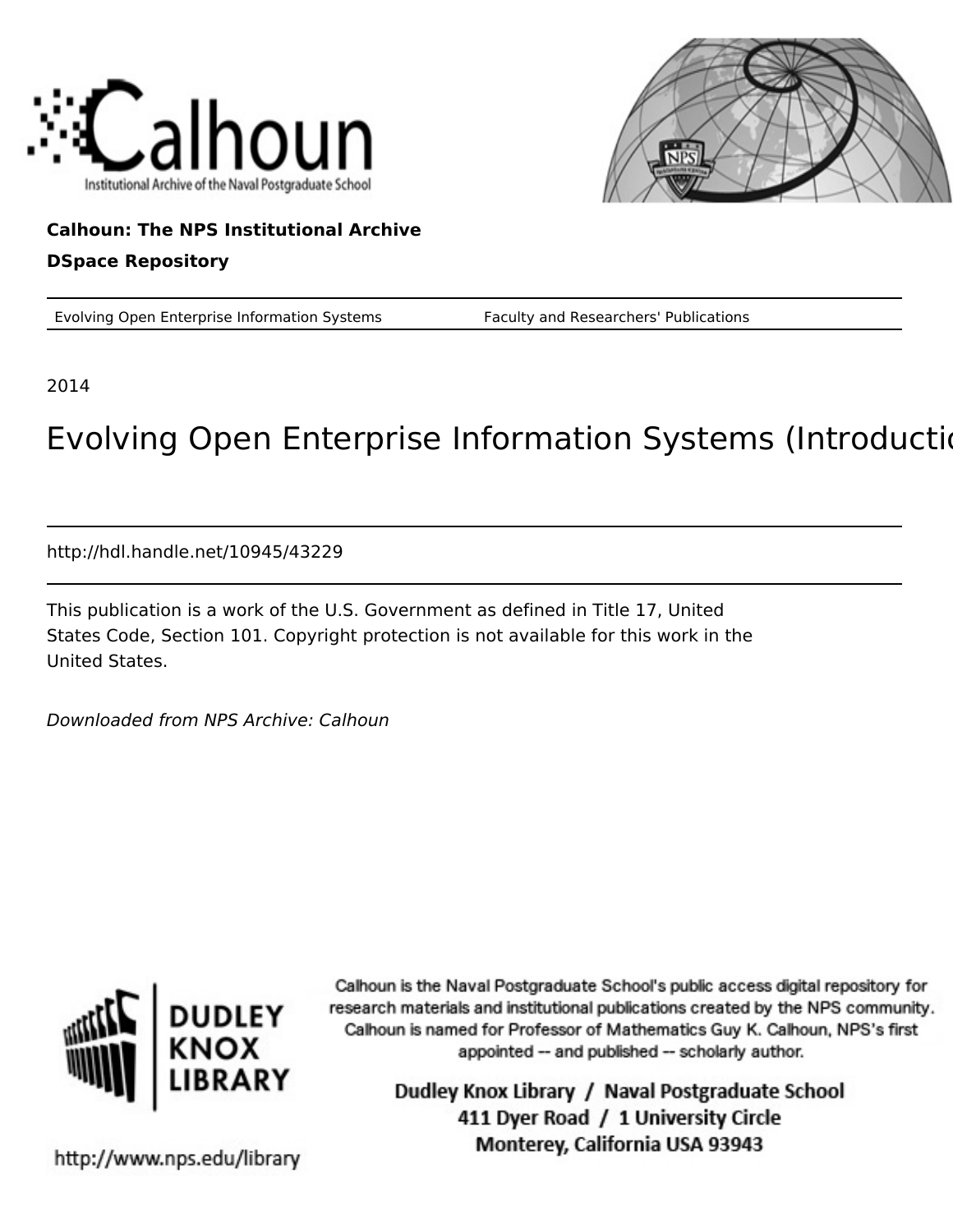OEIS

### **Evolving Open Enterprise Information Systems**

Vice Admiral Art Cebrowski introduced the concept of "Information Superiority" as the objective of "Network Centric Warfare" in 1998. Ever since then -- according to myriad watchdog reports and Congressional mandates -- the Defense Enterprise has struggled to match its industrial age acquisition and engineering paradigms with information age requirements.

In 2004, OSD chartered an NPS research initiative to help address this mismatch through a government-industry collaborative approach to evolving Open Enterprise Information Systems. The prime directive of this NPS OEIS research is to heed Einstein's definition of insanity; i.e. to capture approaches to solve the problem that are fundamentally improved over the ones that got us in trouble.

This ongoing NPS research is sponsored today by the Undersecretary of Defense for Intelligence.

Chris Gunderson is a Research Associate at the Naval Post Graduate School.He is the principal investigator of the Open Enterprise Information System (OEIS) research initiative. This project sponsored by the Undersecretary of Defense for Intelligence and executed in the Northern Virginia. The project objective is to help the government improve its flawed information technology acquisition process through four key activities:

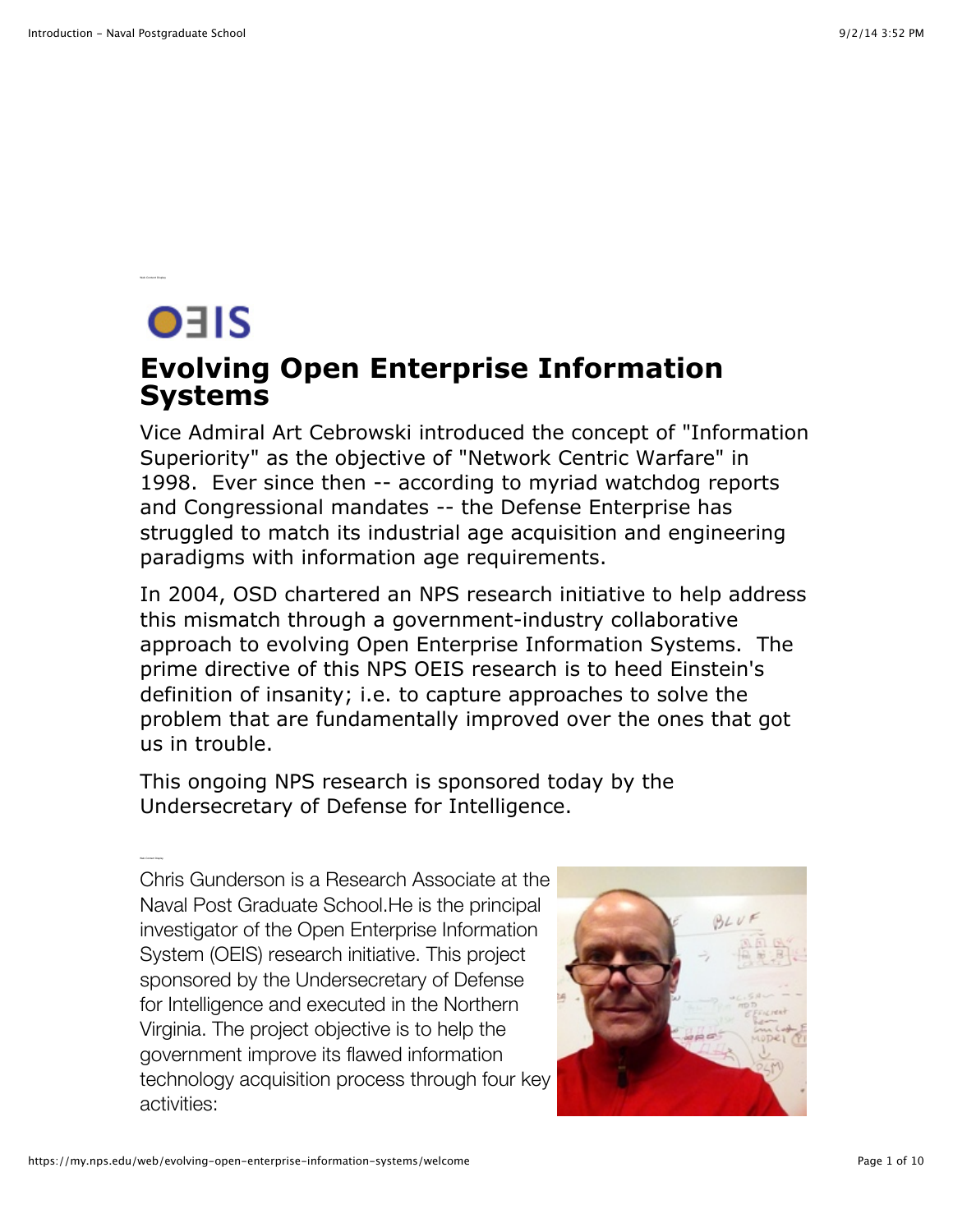- Establish a collaborative network of government, industry, and academic experts who have succeeded at some aspect of OEIS
- Study Internet successful stories and distill the lessons learned
- Embed lessons learned into familiar government acquisition artifacts
- Work with early adopting pilot projects to verify, validate, refine, and document best practices

Prior to this assignment, Gunderson managed an initiative sponsored by the Office of the Secretary of Defense to create the World Wide Consortium for the Grid (W2COG), a global network of collaborative experts committed to rapidly fielding network centric tools for enhancing global security and peaceful commerce.

Gunderson retired from the US Navy in October 2004 as a Captain following 27 years' service.

His last assignment in the Navy was as Commanding Officer of Fleet Numerical Oceanographic & Meteorological Center, a super computer network operation center in Monterey, Calif.

Prior to command of Fleet Numerical Meteorology and Oceanography Center, Gunderson served as Deputy Oceanographer of the Navy, and helped develop Department of Defense policy for enhancing information system interoperability.

#### **Let's Stop Stepping on Einstein's Rake!**

It's been more than fifteen years since Admiral Cebrowski et al coined the term "Network Centric Warfare" The watershed concept hypothesized that a modern military force could gain

#### **The Unfortunate Truth of Big Data**

Web Content Display Web Content Display Web Content Display Web Content Display

The amount of data created globally every day is ridiculously big and increasing exponentially – thanks to Moore's Law. The global ability to store data is a lot less than the ability to create it, but still ridiculously big

#### **Need-to-Survive (and the Need-to-Shop) Trumps Need-to-Know**

Do any of the following questions bother you too?

> "Isn't it just as risky not to share critical information with someone who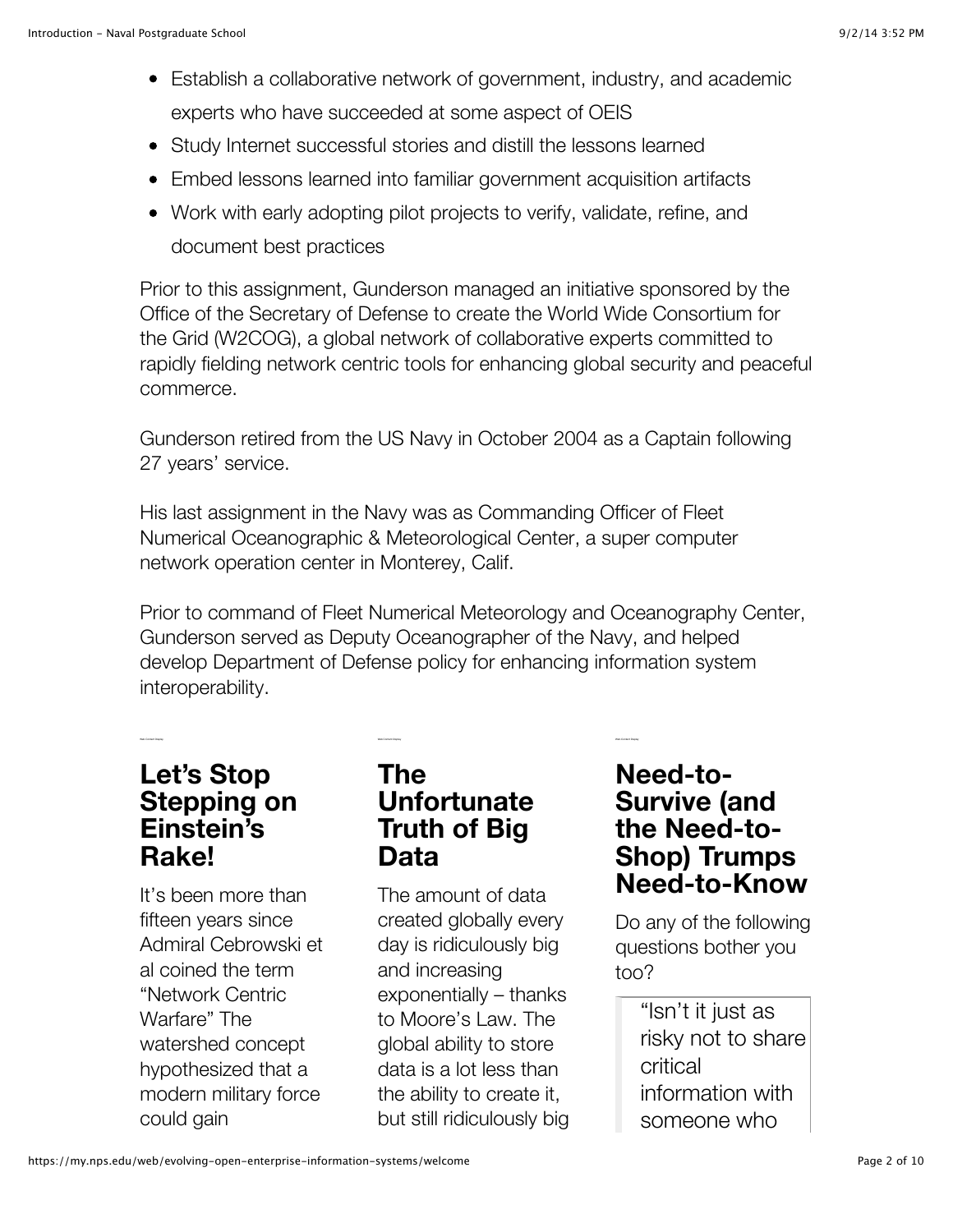"asymmetric advantage" over an adversary through "information superiority." Success required integrating the various individual Defense information systems into a single network of "self synchronizing" nodes.

Ever since then, Defense policy has continually emphasized this requirement for joint information system interoperability. Throughout this period a regular progression of watchdog reports and congressional mandates have documented general failure to achieve the policy objectives despite hundreds of billions of dollars spent. The reports comment that these failures came despite, or perhaps because of, Defense procurement efforts to embrace each new commercial information technology paradigm as it crested the Gartner "Hype Curve."

For the last ten years,

and also growing exponentially – again thanks to Moore's Law. The global ability to do something truly insightful with the data, e.g. deliver Valued Information at the Right Time (VIRT), is many orders of magnitude less than ability to generate or store data and is improving linearly at best - Moore's Law has apparently taken a pass on this one. The ability to deliver VIRT is equivalent to what Admiral Cebrowski called "information superiority" in his iconic "Network Centric Warfare" concept.

It seems to me that the most important objective of collecting and processing data is to generate VIRT. In that case, typical "big data" strategies, which after all try to solve the data overload issue by creating more data, are doomed out of the gate. That is, architectures that (a) increase the already huge volume of stored data by tagging it

really needs it, even he isn't 'cleared'?"

"If you don't certify my new, automated, Cross Domain Solution, I'll just use a sneaker net. Isn't a sneaker net is a security violation waiting to happen?"

"New policies say that the 'need-to-share' is just as important as the 'need-to-know.' But…will I go to jail if I don't share?"

"Is the NIPRnet, i.e. the Defense Intranet, really more secure than the open Internet? Isn't NIPRnet a clearly defined hackers' target labeled with a big bulls eye called ".mil." Isn't it safer to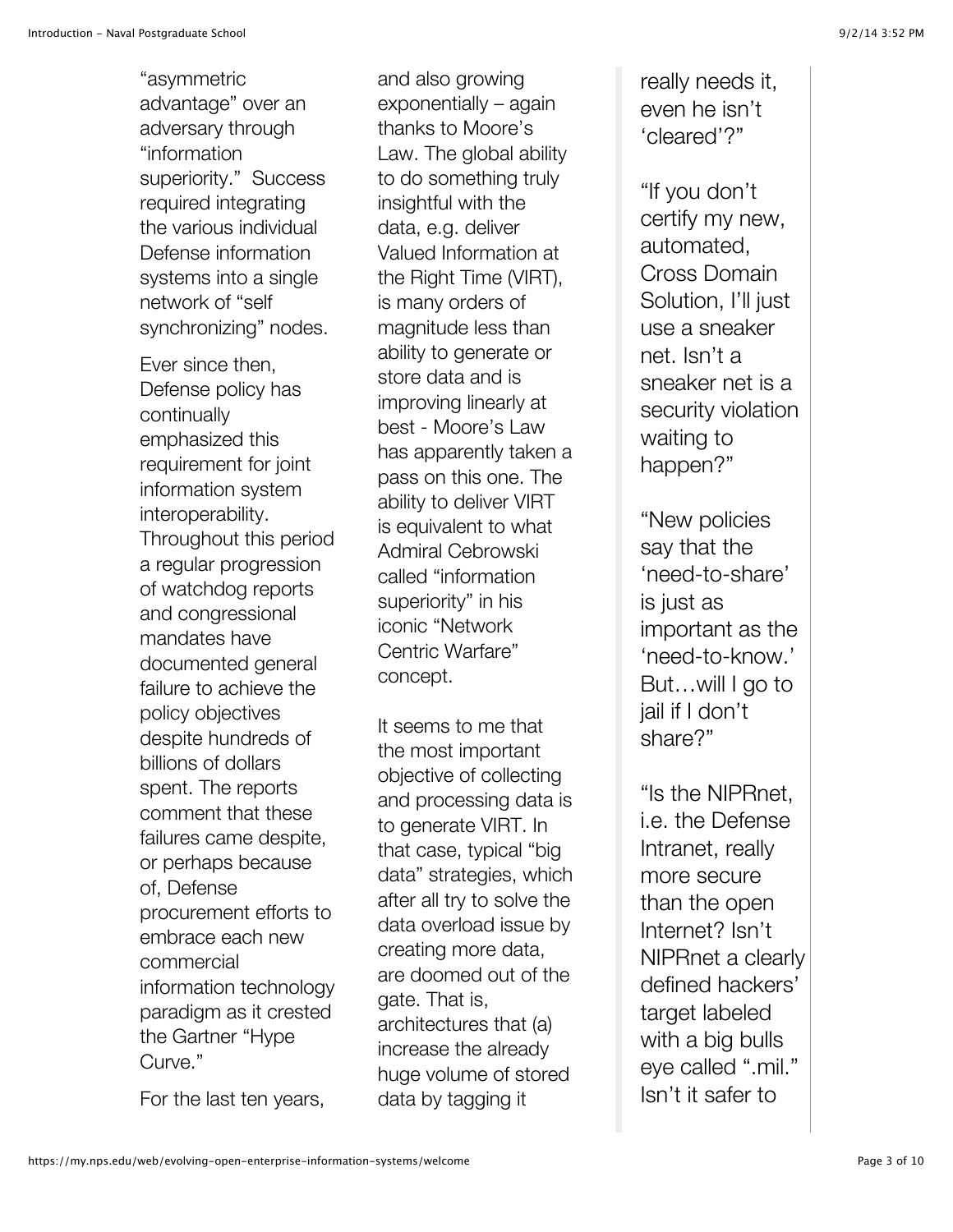a Naval Postgraduate School research initiative, which has come to be called "Open Enterprise Information System" (OEIS), has tried to help solve the problem. The OEIS approach is to apply a few universal truths, namely:

"You can't solve a problem with the people and processes that created it!"

"You get what you measure, and you get what you pay for!"

"Best way to solve a problem is to ask a bunch of experts who have solved a similar problem before."

"The only effective policies are those based on observing something that already works."

"Effective executives follow three rules: (1) put the right, empowered, people in the right jobs; (2) understand what you are trying to do and how well you are doing; (3) spend all of your resources per #1 and #2!"

extensively with semantic metadata, and (b) replicate the stored data and metadata in multiple locations, only magnifies the find-theneedle-in-thehaystack problem. Indeed, this approach adds more haystacks than finders to the mix.

So, big data strategies should also include information services that are orthogonal to tag and search semantic strategies. I highly recommend Dr. Rick Hayes-Roth's the body of work on VIRT. The EIS Value Assurance Framework (VAF) pragmatically implements Rick's concepts. VAF does that by equating the formal requirement for information system "Interoperability" with ability to deliver VIRT. That is, to be effectively interoperable, the subsystems of an EIS must share data and resources effectively enough to generate actionable information. hide out under a ".com" disguise out there amidst the billions of other ".com"s?"

Primitive man invented "security" by guarding the entrance to his cave with a club. Ever since then we've been protecting stuff by locking it behind physical barriers. We consider anything that penetrates the barrier, invited or otherwise, as a threat. Naturally enough, when we got around to thinking about security in context with computers and networks, we applied this same lock down mentality.

Unfortunately, or fortunately, the folks who invented computers and the Internet did not build security into the original design. On the contrary, computer operating systems and routable networks were designed to facilitate sharing irrespective of abstract cyber borders. Therefore, computer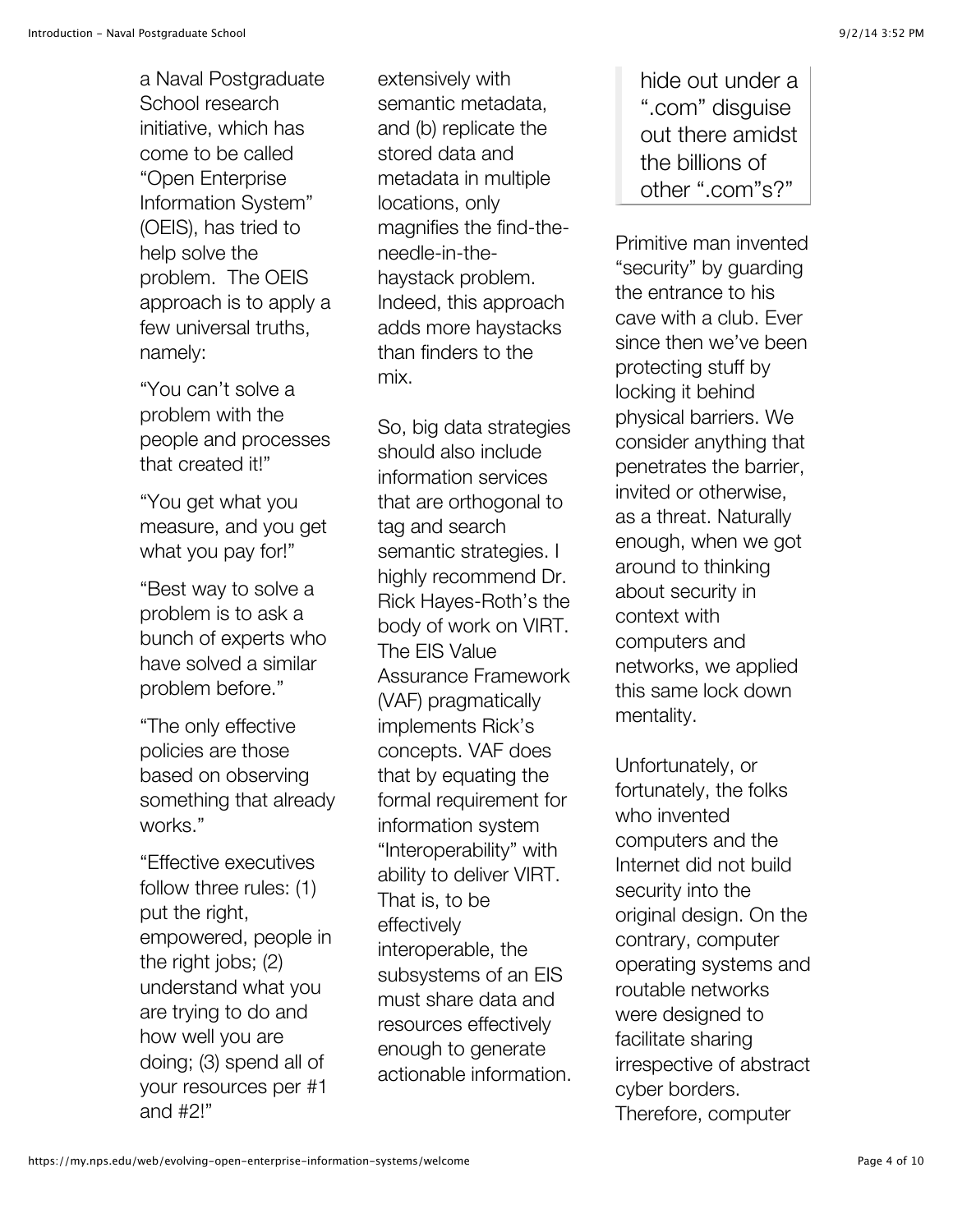"Truly disruptive innovations sneak in below the radar."

So, the OEIS research initiative has four ongoing activities:

- 1. Nurture a "dot org" open community of expert practitioners with history of success in some aspect of the OEIS problem space. (There are many aspects! E.g. technology, operations, contracting, Intellectual Property, security, social media, etc…) 2. Study successful
	- distributed, collaborative, information sharing phenomena such as LINUX,

How much is a pound of VIRT worth? VAF quantifies the ability to deliver VIRT by defining (Information Processing Efficiency) as (Valued Bits Processed) ÷ (Total Bits Processed). An information bit is valued, if and only if it leads to better decisions. Decisions are better if and only if they lead to measurably better operational outcomes, i.e. Delivered Information Value. So, VAF describes requirements, risk management strategy, and validation and verification methodologies that contractually compel developers to: a) make the EIS Information Processing Efficiency improve in step with Moore's Law, and b) mathematically couples the exponentially improving Information Processing Efficiency to validated and verified Delivered Information Value. This approach rigorously optimizes the risks and rewards

network security tools and methods tend to be kludgy aftermarket offerings.

 Given the kludge, information system Certification and Accreditation (C&A) paradigms tend to be subjective and aligned with the particular concerns of the local C&A authority. Generally C&A documentation defines physical security boundaries, such as the outside of boxes filled with software; identifies threats; matches threats to vulnerabilities; and describes actions taken eliminate or mitigate the vulnerabilities. At some locally agreed threshold level of vulnerability mitigation, the local authority grants the certification and/or accreditation.

Today's set of information system C&A rules and methods were developed decades ago, and are not informed by modern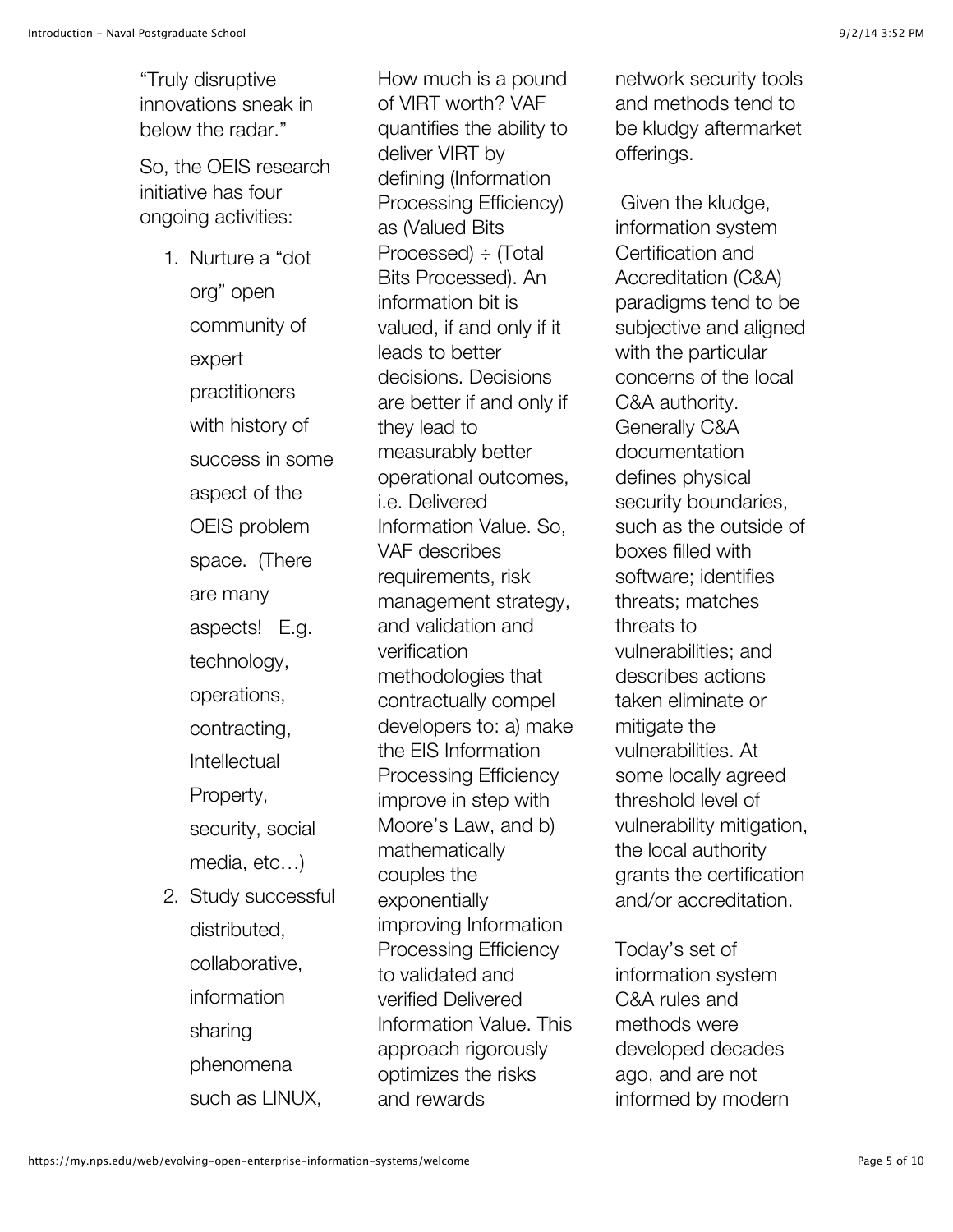eBay, eFile, Apps Store, weather service ecosystem, etc., and distill critical **success** factors. (Why do the few succeed while the many fail?) 3. Co-opt the government bureaucratic artifacts that govern OEIS engineering and acquisition. That is, insert OEIS best practices, effective metrics, and incentives within comfortable boilerplate artifacts. (We call this effort the OEIS Value **Assurance** Framework (VAF)).

4. Find and assist

associated with cost, performance, and schedule in alignment with COTS IT facts of life. VAF thus assures that the performance of an EIS improves exponentially across its lifecycle.

software engineering logical separation paradigms such as abstract programming languages, service architecture, hypervisors, virtual machines, etc. Further, the people who do the detailed C&A work are not typically software engineers. In my experience these are intelligent, hard working, missionfocused folks doing the best they can with the tools and constraints they must live with. I think we should help them by providing more abstract and adaptive tools and methods appropriate for the world we live in today. Regardless, it is impossible to harvest the efficiencies available from modern cloud, virtual, X-as-aservice capabilities given legacy bottlenecks such as traditional crossdomain transfer guards. After all, these guards enforce physical separation between the otherwise virtual service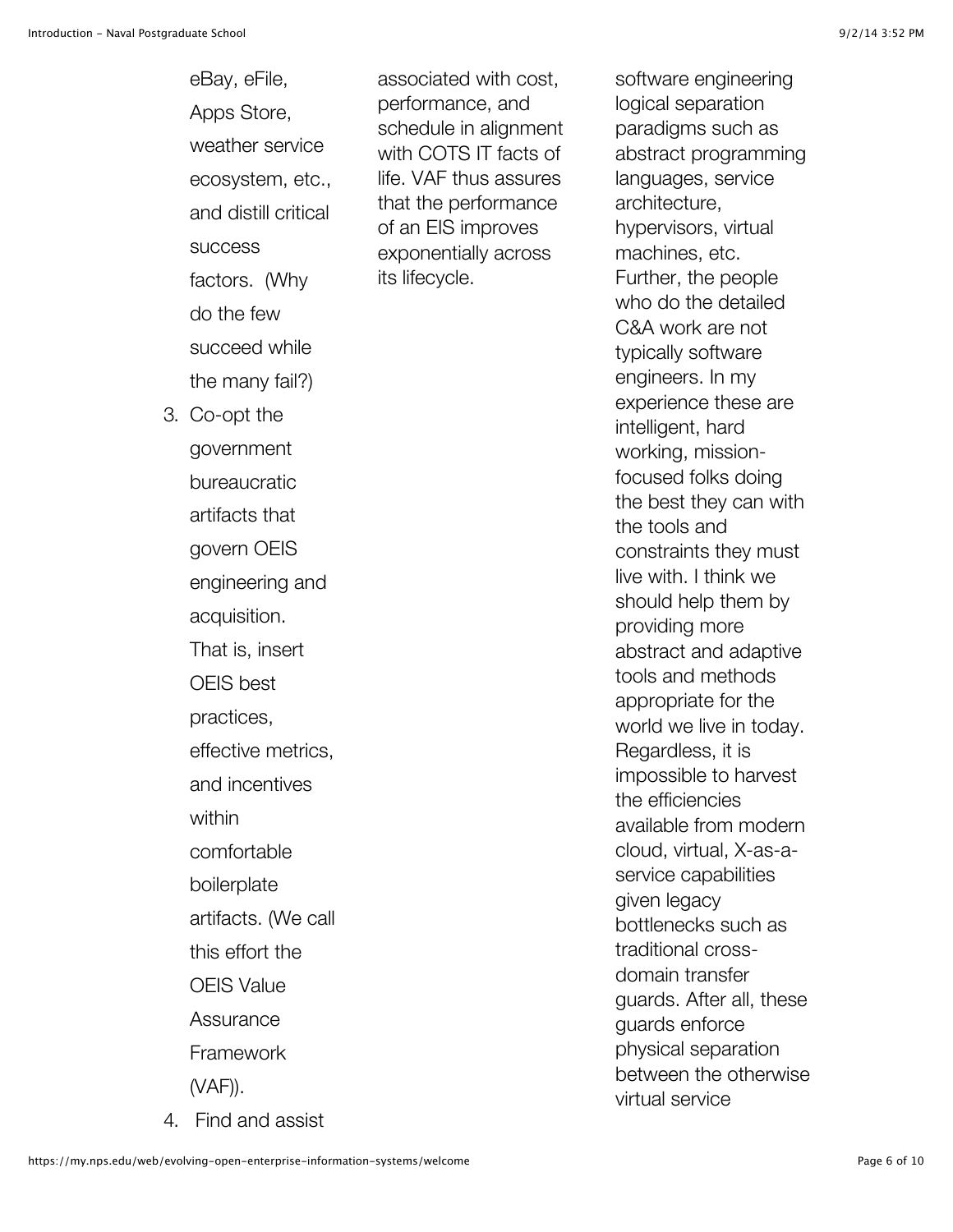likely early adopting projects and enlightened project managers. Refine the VAF as we learn new lessons.

Ten years into the project we've met lots of smart people doing great stuff. We think the lessons we've learned through our work can help a lot of projects. We believe the constrained government budgets can actually help catalyze willingness to move out of comfort zones. That is, we OEIS engineers think that the half empty glass is twice the size it needs to be!

With that in mind, the OEIS research initiative is working toward identifying a stack of open standards that might define the distributed "security layers" to enable "Network Functional Virtualization" across a "Software Defined Network." Think in terms of metaphorical "weapons grade PayPal." Part of the concept is to make information assurance as verifiable as, e.g., Operational Availability (Ao). That is, we are formulating engineering algorithms and frameworks that will quantify the conceptual "number of nines" associated with any particular logical, distributed, dynamically composed, securityas-a-service architecture. A "needto-protect" metric like "Availability of Information Assurance" (AIA) with values on a continuum from 0.00000-0.99999 will finally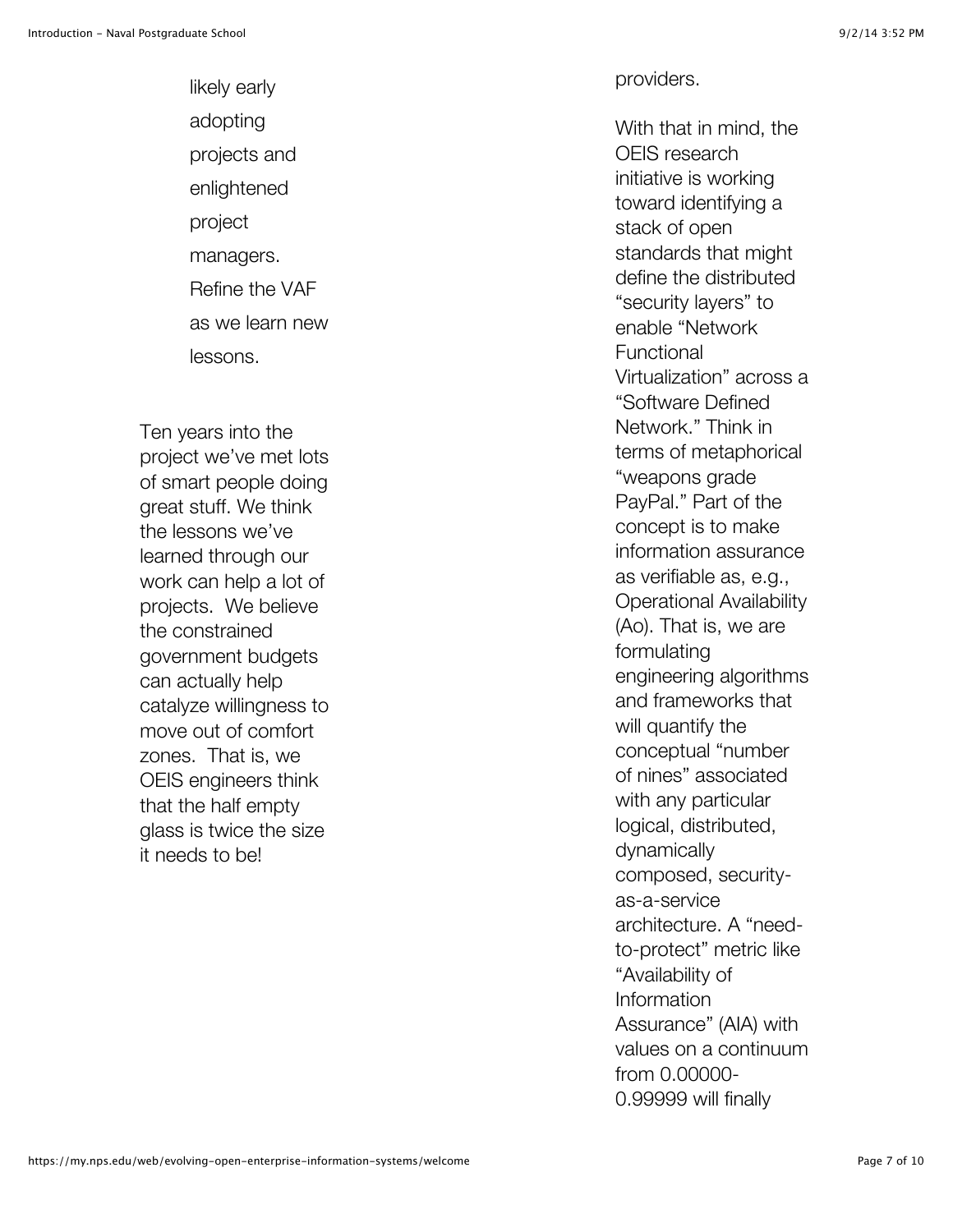obviate the need for monolithic assurance measures such as legacy "Protection Levels." Metrics such as "data perishability," "data consumer survivability," "mission urgency 1-2-3-4", can be baked into logical, assured, "need-toshare-policy-services".

The requirement for discrete, proprietary appliances called "Cross Domain Solutions" can go away. Instead, Needto-Protect vs. Needto-Share decisions can be made and executed, dynamically, case-by-case, across a federated enterprise information system according to preestablished polices, and informed by objective quantification of risk and reward.